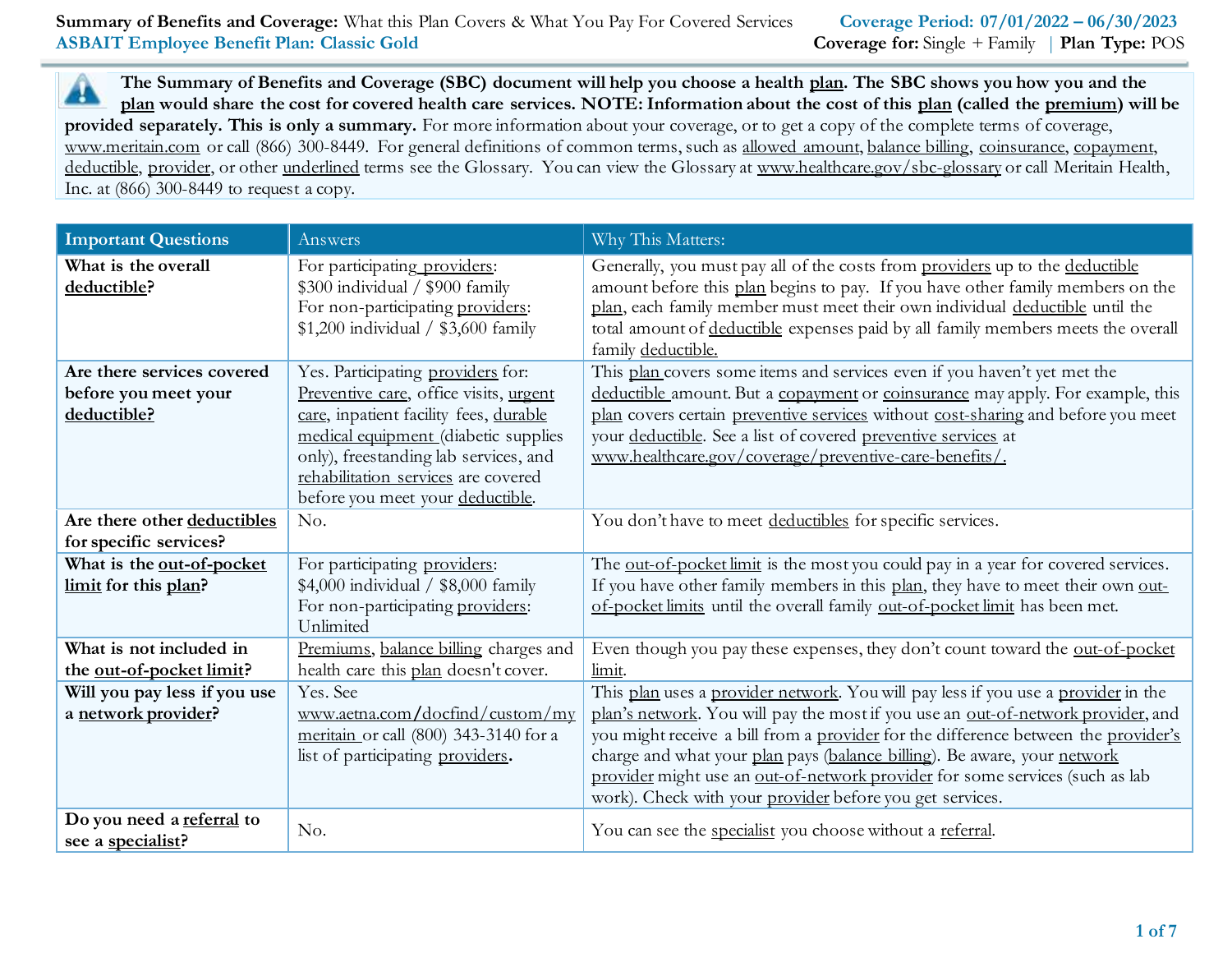

|                                                                                   |                                                                                             | <b>What You Will Pay</b>                                                                                                                                                            |                                                                                                                                                                      |                                                                                                                                                                                                                                                                                                                                         |
|-----------------------------------------------------------------------------------|---------------------------------------------------------------------------------------------|-------------------------------------------------------------------------------------------------------------------------------------------------------------------------------------|----------------------------------------------------------------------------------------------------------------------------------------------------------------------|-----------------------------------------------------------------------------------------------------------------------------------------------------------------------------------------------------------------------------------------------------------------------------------------------------------------------------------------|
| Common<br><b>Medical Event</b>                                                    | <b>Services You May Need</b>                                                                | <b>Participating Provider</b><br>(You will pay the least)                                                                                                                           | Non-Participating<br>Provider<br>(You will pay the most)                                                                                                             | Limitations, Exceptions, & Other<br><b>Important Information</b>                                                                                                                                                                                                                                                                        |
| If you visit a health<br>care provider's office<br>or clinic                      | Primary care visit to treat<br>an injury or illness<br>Specialist visit<br>Preventive care/ | \$25 copay/visit<br>\$35 copay/visit<br>Preventive care: No                                                                                                                         | 50% coinsurance<br>50% coinsurance<br>Preventive care: Not                                                                                                           | Includes telemedicine. Deductible does not<br>apply for participating providers. Copay<br>applies per visit regardless of what services<br>are rendered.<br>Deductible does not apply for participating                                                                                                                                 |
|                                                                                   | $s$ creening/<br>immunization                                                               | Charge<br>Routine care: No charge<br>for the first \$300 per year,<br>then 90% coinsurance<br>Flu, pneumonia and<br>shingles immunization:<br>No Charge<br>Hearing exam: \$25 copay | Covered<br>Routine care: No charge<br>for flu, pneumonia and<br>shingles immunizations<br>Hearing exam: 50%<br>coinsurance<br>All other routine care:<br>Not Covered | providers. Deductible does not apply for<br>flu, pneumonia and shingles<br>immunizations for non-participating<br>providers. Hearing exams limited to 1 per<br>year. You may have to pay for services that<br>aren't preventive. Ask your provider if the<br>services needed are preventive. Then<br>check what your plan will pay for. |
| If you have a test                                                                | Diagnostic test (x-ray,<br>blood work)                                                      | $$25 \underline{copay}/test$<br>(freestanding lab)/ $15%$<br>coinsurance (all other<br>facilities)                                                                                  | 50% coinsurance                                                                                                                                                      | Deductible does not apply for tests<br>performed at a participating providers<br>freestanding laboratory.                                                                                                                                                                                                                               |
|                                                                                   | Imaging (CT/PET scans,<br>MRIs)                                                             | 15% coinsurance                                                                                                                                                                     | 50% coinsurance                                                                                                                                                      | Preauthorization required for PET scans and<br>non-orthopedic CT/MRI's. If you don't get<br>preauthorization, benefits could be reduced<br>by 20% of the total cost of the service.                                                                                                                                                     |
| If you need drugs to<br>treat your illness or<br>condition<br>More information    | Generic drugs<br>Preferred drugs                                                            | \$15 copay (30-day retail)/<br>\$30 copay (90-day retail &<br>mail order)<br>20% copay, \$25 minimum,                                                                               | Not Covered<br>Not Covered                                                                                                                                           | Deductible does not apply. Covers up to a<br>30-day supply (retail prescription &<br>specialty drugs); 90-day supply (retail<br>prescription or mail order). Copay applies                                                                                                                                                              |
| about <b>prescription</b><br>drug coverage is<br>available at<br>www.caremark.com |                                                                                             | \$80 maximum (30-day<br>retail<br>20% copay, \$50 minimum,<br>\$175 maximum (90-day<br>retail & mail order)                                                                         |                                                                                                                                                                      | per prescription. Mandatory generic<br>provision applies. There is no charge for<br>preventive drugs. Diabetic insulin<br>medications will have \$5 copay (30-day<br>retail) /\$10 copay (90-day retail and mail<br>order) for generic and \$15 copay (30-day<br>retail)/\$30 copay (90-day retail and mail<br>order) for brand name.   |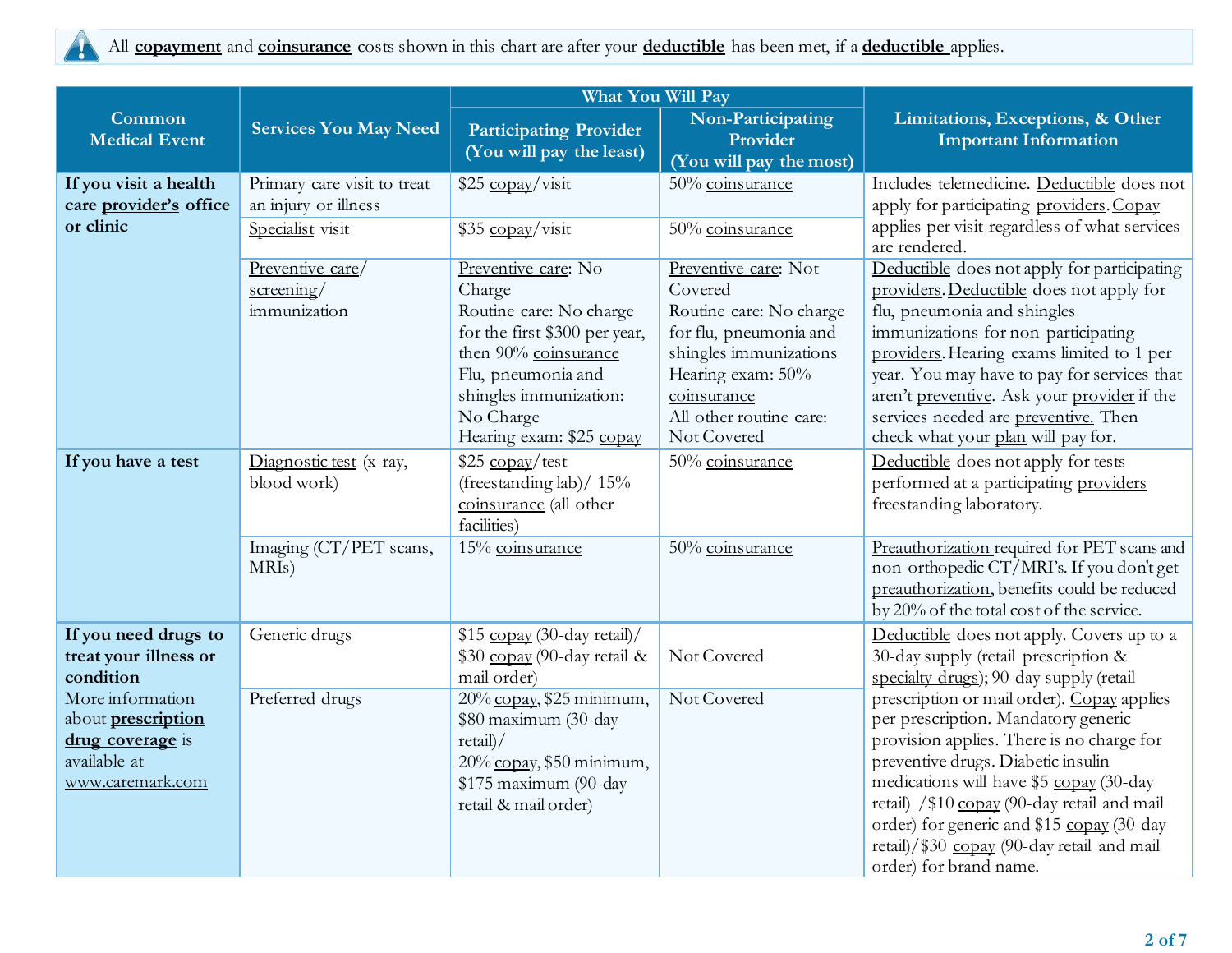|                                               |                                                   | What You Will Pay                                                                                                                        |                                                                                                   |                                                                                                                                                                                                                                                                                                                                                                                                                                                                                             |  |
|-----------------------------------------------|---------------------------------------------------|------------------------------------------------------------------------------------------------------------------------------------------|---------------------------------------------------------------------------------------------------|---------------------------------------------------------------------------------------------------------------------------------------------------------------------------------------------------------------------------------------------------------------------------------------------------------------------------------------------------------------------------------------------------------------------------------------------------------------------------------------------|--|
| Common<br><b>Medical Event</b>                | <b>Services You May Need</b>                      | <b>Participating Provider</b><br>(You will pay the least)                                                                                | Non-Participating<br>Provider<br>(You will pay the most)                                          | Limitations, Exceptions, & Other<br><b>Important Information</b>                                                                                                                                                                                                                                                                                                                                                                                                                            |  |
|                                               | Non-preferred drugs                               | 40% copay, \$40 minimum,<br>\$110 maximum (30-day<br>retail<br>40% copay, \$80 minimum,<br>\$225 maximum (90-day<br>retail & mail order) | Not Covered                                                                                       | Diabetic supplies will be paid the same as<br>all other drugs (retail) and will have a \$10<br>copay (mail order) for generic and \$30<br>copay (mail order) for brand. Maintenance<br>medications are subject to the retail or mail<br>order supply limit and copays. Specialty                                                                                                                                                                                                            |  |
|                                               | Specialty drugs                                   | 20% copay, \$100<br>minimum, \$150 maximum                                                                                               | Not Covered                                                                                       | drugs must be obtained directly from the<br>specialty pharmacy. Preauthorization<br>required for injectables costing over \$2,000<br>per drug per month.                                                                                                                                                                                                                                                                                                                                    |  |
| If you have<br>outpatient surgery             | Facility fee (e.g.,<br>ambulatory surgery center) | 15% coinsurance                                                                                                                          | 50% coinsurance                                                                                   | Preauthorization required for certain<br>surgeries, including infusion therapy                                                                                                                                                                                                                                                                                                                                                                                                              |  |
|                                               | Physician/surgeon fees                            | 15% coinsurance                                                                                                                          | 50% coinsurance                                                                                   | costing over \$2,000 per drug per month.<br>If you don't get preauthorization, benefits<br>could be reduced by 20% of the total cost<br>of the service. See your plan document for<br>a detailed listing. For participating<br>physician office surgery under \$1,000 cost<br>is \$25 $\frac{\text{copay}}{\text{ocurrence}}$ (PCP) or \$35<br>copay/occurrence (specialist) with no<br>deductible. Surgery over \$1,000 cost is<br>15% coinsurance after deductible (PCP &<br>specialist). |  |
| If you need<br>immediate medical<br>attention | Emergency room care                               | 15% coinsurance                                                                                                                          | 15% coinsurance<br>$(energy$ services)/<br>50% coinsurance (non-<br>emergency services)           | Non-participating providers paid at the<br>participating provider level of benefits for<br>emergency services.                                                                                                                                                                                                                                                                                                                                                                              |  |
|                                               | Emergency medical<br>transportation               | 15% coinsurance/trip<br>(ground)<br>$$200 \frac{\text{copy}}{\text{trip}} + 15\%$<br>coinsurance (air)                                   | 15% coinsurance/trip<br>(ground)<br>$$200 \, \text{copy}/\text{trip} + 15\%$<br>coinsurance (air) | Non-participating providers paid at the<br>participating provider level of benefits.                                                                                                                                                                                                                                                                                                                                                                                                        |  |
|                                               | Urgent care                                       | \$45 copay/visit                                                                                                                         | 50% coinsurance                                                                                   | Deductible does not apply for participating<br>providers.                                                                                                                                                                                                                                                                                                                                                                                                                                   |  |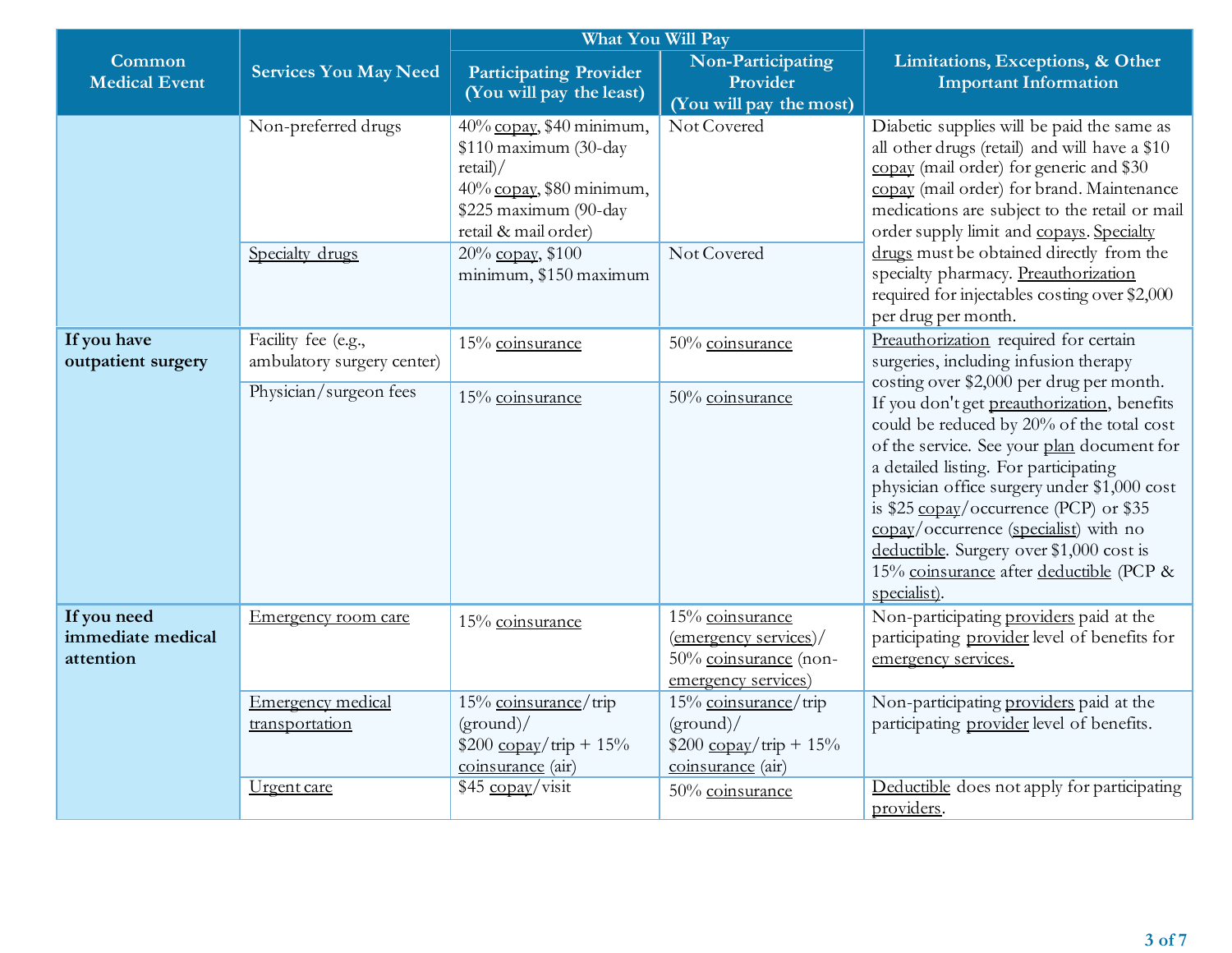|                                                                  |                                              | <b>What You Will Pay</b>                                                                                            |                                                                                                                                         |                                                                                                                                                                                                                                                                                                                                                                                                                                |  |
|------------------------------------------------------------------|----------------------------------------------|---------------------------------------------------------------------------------------------------------------------|-----------------------------------------------------------------------------------------------------------------------------------------|--------------------------------------------------------------------------------------------------------------------------------------------------------------------------------------------------------------------------------------------------------------------------------------------------------------------------------------------------------------------------------------------------------------------------------|--|
| Common<br><b>Medical Event</b>                                   | <b>Services You May Need</b>                 | <b>Participating Provider</b><br>(You will pay the least)                                                           | Non-Participating<br>Provider<br>(You will pay the most)                                                                                | Limitations, Exceptions, & Other<br><b>Important Information</b>                                                                                                                                                                                                                                                                                                                                                               |  |
| If you have a<br>hospital stay                                   | Facility fee (e.g., hospital<br>room)        | $$250$ copay/admission +<br>15% coinsurance                                                                         | $$300$ copay/admission +<br>50% coinsurance                                                                                             | Deductible does not apply for participating<br>provider facility fees. Preauthorization<br>required. If you don't get preauthorization,<br>benefits could be reduced by 20% of the                                                                                                                                                                                                                                             |  |
|                                                                  | Physician/surgeon fees                       | 15% coinsurance                                                                                                     | 50% coinsurance                                                                                                                         | total cost of the service.                                                                                                                                                                                                                                                                                                                                                                                                     |  |
| If you need mental<br>health, behavioral<br>health, or substance | Outpatient services                          | \$25 copay/visit (office)<br>visit)/ 15% coinsurance<br>(all other outpatient)                                      | 50% coinsurance                                                                                                                         | Includes telemedicine. Deductible does not<br>apply for participating providers office<br>visit.                                                                                                                                                                                                                                                                                                                               |  |
| abuse services                                                   | Inpatient services                           | $$250 \underline{copy}/admission +$<br>15% coinsurance (facility<br>charge)/ 15% coinsurance<br>(professional fees) | $$300 \underline{copay}/\underline{admission} +$<br>50% coinsurance (facility<br>charges)/ $50\%$<br>coinsurance (professional<br>fees) | Deductible does not apply for participating<br>provider facility fees. Preauthorization<br>required. If you don't get preauthorization,<br>benefits could be reduced by 20% of the<br>total cost of the service.                                                                                                                                                                                                               |  |
| If you are pregnant                                              | Office visits                                | 15% coinsurance                                                                                                     | 50% coinsurance                                                                                                                         | Preauthorization required for inpatient<br>Hospital stays in excess of 48 hrs (vaginal                                                                                                                                                                                                                                                                                                                                         |  |
|                                                                  | Childbirth/delivery<br>professional services | 15% coinsurance                                                                                                     | 50% coinsurance                                                                                                                         | delivery) or 96 hrs (c-section). If you don't<br>get preauthorization, benefits could be                                                                                                                                                                                                                                                                                                                                       |  |
|                                                                  | Childbirth/delivery facility<br>services     | $$250$ copay/admission +<br>15% coinsurance                                                                         | $$300$ copay/admission +<br>50% coinsurance                                                                                             | reduced by 20% of the total cost of the<br>service. Cost sharing does not apply to<br>preventive services. Depending on the type<br>of services, a copay, coinsurance or<br>deductible may apply. Maternity care may<br>include tests and services described<br>elsewhere in the SBC (i.e. ultrasound). Baby<br>counts towards the mother's expense.<br>Deductible does not apply for participating<br>provider facility fees. |  |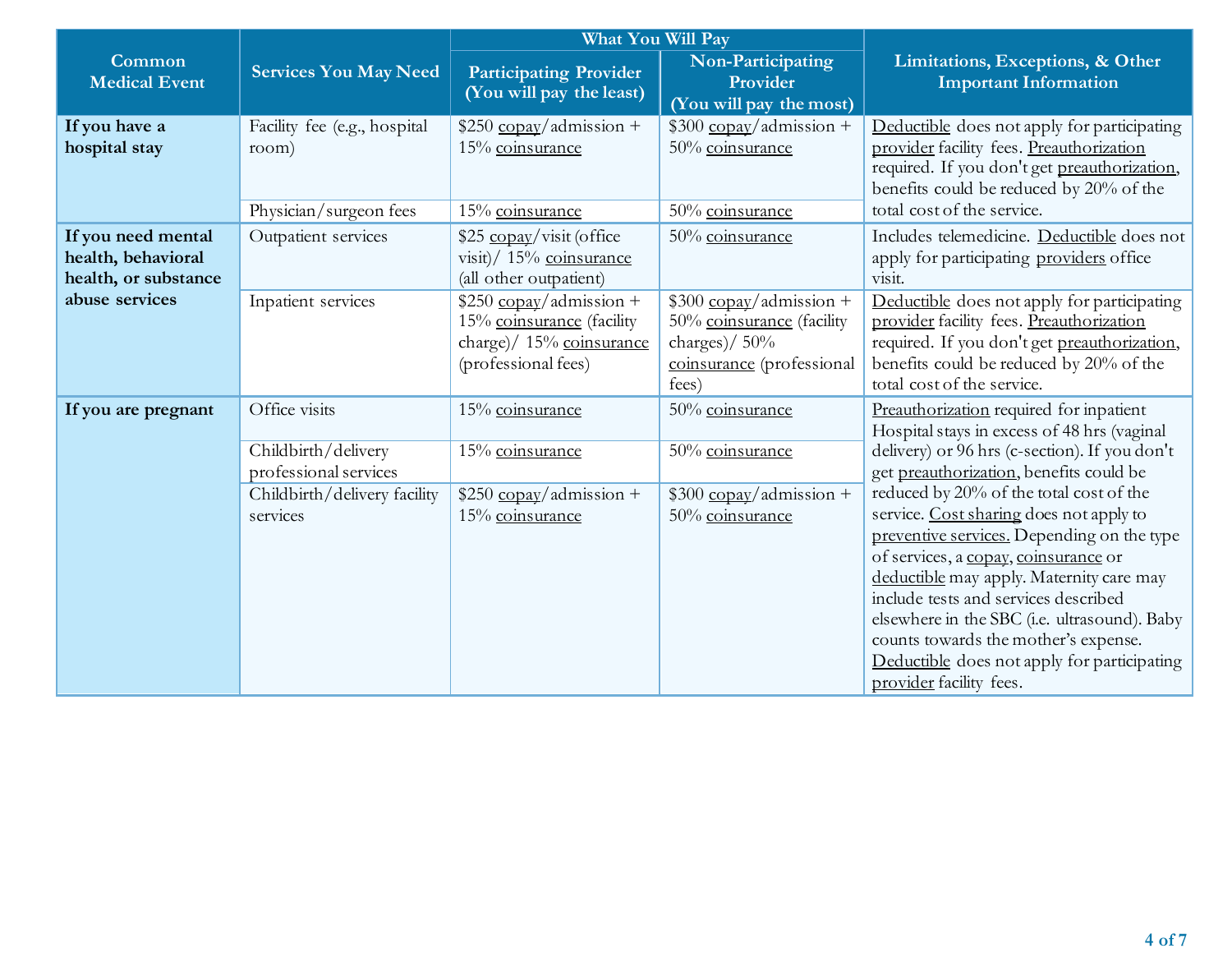|                                                                         |                              | What You Will Pay                                                                                                        |                                                                                                                     |                                                                                                                                                                                                                                                                                                                     |
|-------------------------------------------------------------------------|------------------------------|--------------------------------------------------------------------------------------------------------------------------|---------------------------------------------------------------------------------------------------------------------|---------------------------------------------------------------------------------------------------------------------------------------------------------------------------------------------------------------------------------------------------------------------------------------------------------------------|
| Common<br><b>Medical Event</b>                                          | <b>Services You May Need</b> | <b>Participating Provider</b><br>(You will pay the least)                                                                | Non-Participating<br>Provider<br>(You will pay the most)                                                            | Limitations, Exceptions, & Other<br><b>Important Information</b>                                                                                                                                                                                                                                                    |
| If you need help<br>recovering or have<br>other special health<br>needs | Home health care             | 15% coinsurance                                                                                                          | 50% coinsurance                                                                                                     | Limited to 60 visits per year. Home health<br>care supplies not subject to the calendar<br>year maximum. Preauthorization required.<br>If you don't get preauthorization, benefits<br>could be reduced by 20% of the total cost<br>of the service.                                                                  |
|                                                                         | Rehabilitation services      | \$25 copay/visit<br>(outpatient)/ \$250<br>$\frac{\text{copay}}{\text{admission}} + 15\%$<br>coinsurance (inpatient)     | 50% coinsurance<br>(outpatient)/ \$300<br>$\frac{\text{copay}}{\text{admission}} + 50\%$<br>coinsurance (inpatient) | Deductible does not apply for participating<br>providers. Physical, speech & occupational<br>therapy limited to 60 visits per each type of<br>therapy per year. Inpatient services limited<br>to 60 days per year.                                                                                                  |
|                                                                         | Habilitation services        | Not Covered                                                                                                              | Not Covered                                                                                                         | This exclusion will not apply to expenses<br>related to the diagnosis, testing and<br>treatment of autism and to expenses<br>covered as preventive care.                                                                                                                                                            |
|                                                                         | Skilled nursing care         | $$250$ copay/admission +<br>15% coinsurance                                                                              | $$300$ copay/admission +<br>50% coinsurance                                                                         | Deductible does not apply for participating<br>providers. Limited to 60 days per 12<br>month period. Preauthorization required.<br>If you don't get preauthorization, benefits<br>could be reduced by 20% of the total cost<br>of the service.                                                                      |
|                                                                         | Durable medical<br>equipment | \$30 copay/item (diabetic<br>$supplies$ /<br>15% coinsurance (all other<br>durable medical<br>equipment)                 | 50% coinsurance                                                                                                     | Preauthorization required for electric/<br>motorized scooters or wheelchairs and<br>pneumatic compression devices. If you<br>don't get preauthorization, benefits could<br>be reduced by 20% of the total cost of the<br>service. Deductible does not apply to<br>diabetic supplies for participating<br>providers. |
|                                                                         | Hospice services             | $$250 \underline{copay}/\underline{adm}$ ission +<br>15% coinsurance<br>(inpatient) / $15\%$<br>coinsurance (outpatient) | $$300$ copay/admission +<br>50% coinsurance                                                                         | Deductible does not apply to services<br>received on an inpatient basis from a<br>participating provider. Bereavement<br>counseling is not covered.                                                                                                                                                                 |
| If your child needs                                                     | Children's eye exam          | Not Covered                                                                                                              | Not Covered                                                                                                         | Covered under stand alone vision plan.                                                                                                                                                                                                                                                                              |
| dental or eye care                                                      | Children's glasses           | Not Covered                                                                                                              | Not Covered                                                                                                         | Covered under stand alone vision plan.                                                                                                                                                                                                                                                                              |
|                                                                         | Children's dental check-up   | Not Covered                                                                                                              | Not Covered                                                                                                         | Covered under stand alone dental plan.                                                                                                                                                                                                                                                                              |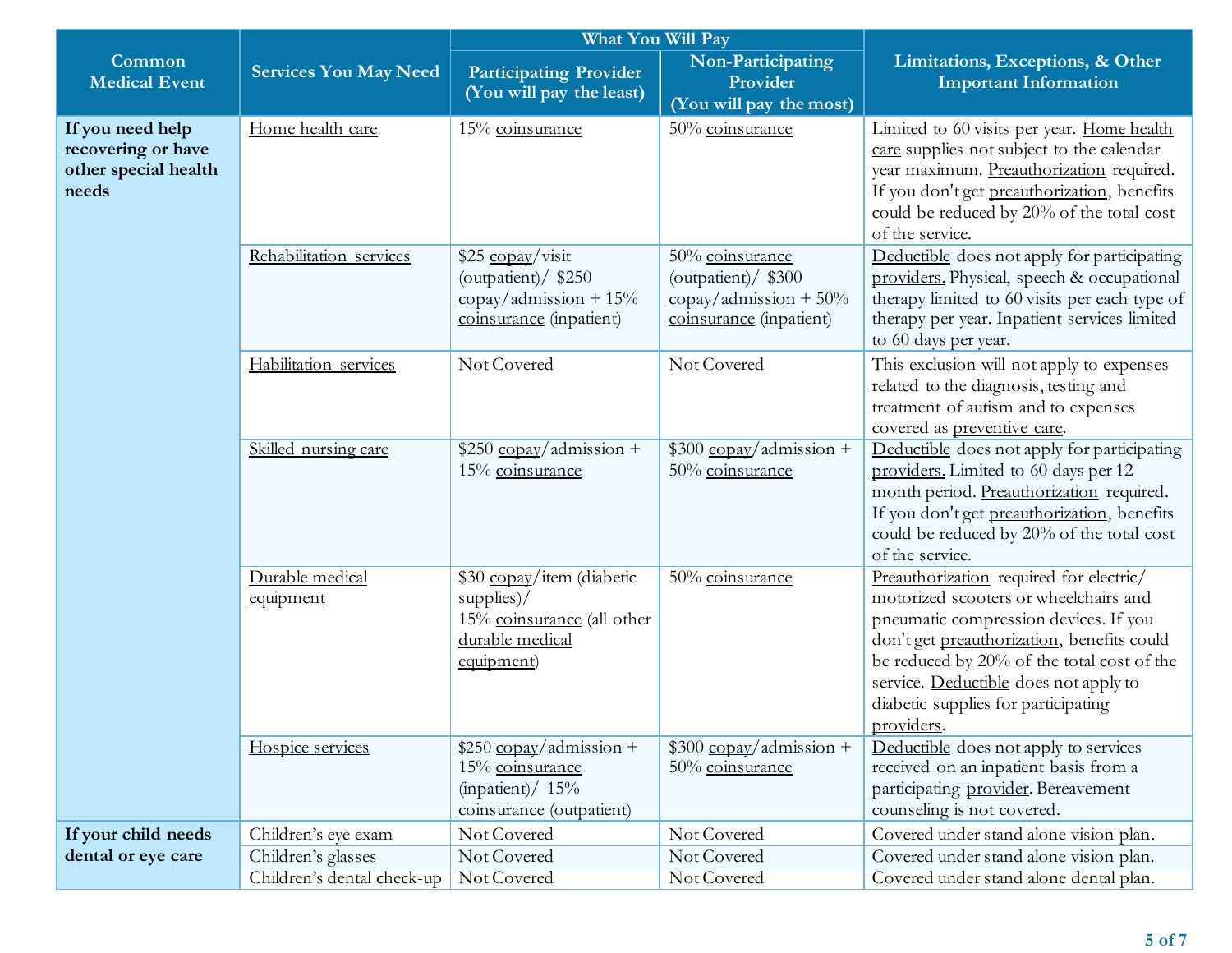### **Excluded Services & Other Covered Services:**

| Services Your Plan Generally Does NOT Cover (Check your policy or plan document for more information and a list of any other excluded |                                                                             |                                                                              |  |  |
|---------------------------------------------------------------------------------------------------------------------------------------|-----------------------------------------------------------------------------|------------------------------------------------------------------------------|--|--|
| services.)                                                                                                                            |                                                                             |                                                                              |  |  |
| Acupuncture<br>Bereavement counseling                                                                                                 | Habilitation services (except autism &<br>$\bullet$<br>preventive services) | Private-duty nursing (except for home<br>$\bullet$<br>health care & hospice) |  |  |
| <b>Cosmetic surgery</b>                                                                                                               | Infertility treatment (except diagnosis)                                    | Routine eye care (covered under stand<br>$\bullet$                           |  |  |
| Dental care (covered under stand alone                                                                                                | Long-term care                                                              | alone vision plan)                                                           |  |  |
| dental plan)                                                                                                                          | Non-emergency care when traveling                                           | <b>Routine foot care</b>                                                     |  |  |
| Glasses (covered under stand alone vision                                                                                             | outside the U.S.                                                            | Weight loss programs<br>$\bullet$                                            |  |  |
| plan)                                                                                                                                 |                                                                             |                                                                              |  |  |
| Other Covered Services (Limitations may apply to these services. This isn't a complete list. Please see your plan document.)          |                                                                             |                                                                              |  |  |
| Bariatric surgery (for the treatment of                                                                                               | Chiropractic care (20 visits per year)                                      | Hearing aids (1 aid per ear every 36                                         |  |  |
| morbid obesity only $-1$ procedure per                                                                                                |                                                                             | months)                                                                      |  |  |
| lifetime)                                                                                                                             |                                                                             |                                                                              |  |  |

Your Rights to Continue Coverage: There are agencies that can help if you want to continue your coverage after it ends. The contact information for those agencies is: the Department of Health and Human Services, Center for Consumer Information and Insurance Oversight at 1-877-267-2323 x 61565 or www.cciio.cms.gov, or Meritain Health at (866) 300-8449. Other coverage options may be available to you too, including buying individual insurance coverage through the Health Insurance Marketplace. For more information about the Marketplace, visit [www.HealthCare.gov](http://www.healthcare.gov/) or call 1-800-318-2596.

Your Grievance and Appeals Rights: There are agencies that can help if you have a complaint against your plan for a denial of a claim. This complaint is called a grievance or appeal. For more information about your rights, look at the explanation of benefits you will receive for that medical claim. Your plan documents also provide complete information on how to submit a claim, appeal, or a grievance for any reason to your plan. For more information about your rights, this notice, or assistance, contact Meritain Health, Inc. at (866) 300-8449.

#### **Does this plan provide Minimum Essential Coverage? Yes**

Minimum Essential Coverage generally includes plans, health insurance available through the Marketplace or other individual market policies, Medicare, Medicaid, CHIP, TRICARE, and certain other coverage. If you are eligible for certain types of Minimum Essential Coverage, you may not be eligible for the premium tax credit.

**Does this plan meet the Minimum Value Standards? Yes**

If your plan doesn't meet the Minimum Value Standards, you may be eligible for a premium tax credit to help you pay for a plan through the Marketplace.

**Language Access Services:**

Spanish (Español): Para obtener asistencia en Español, llame al 1-800-378-1179. Tagalog (Tagalog): Kung kailangan ninyo ang tulong sa Tagalog tumawag sa 1-800-378-1179.

Chinese (中文): 如果需要中文的帮助,请拨打这个号码1-800-378-1179.

Navajo (Dine): Dinek'ehgo shika at'ohwol ninisingo, kwiijigo holne' 1-800-378-1179.

**To see examples of how this plan might cover costs for a sample medical situation, see the next section.**